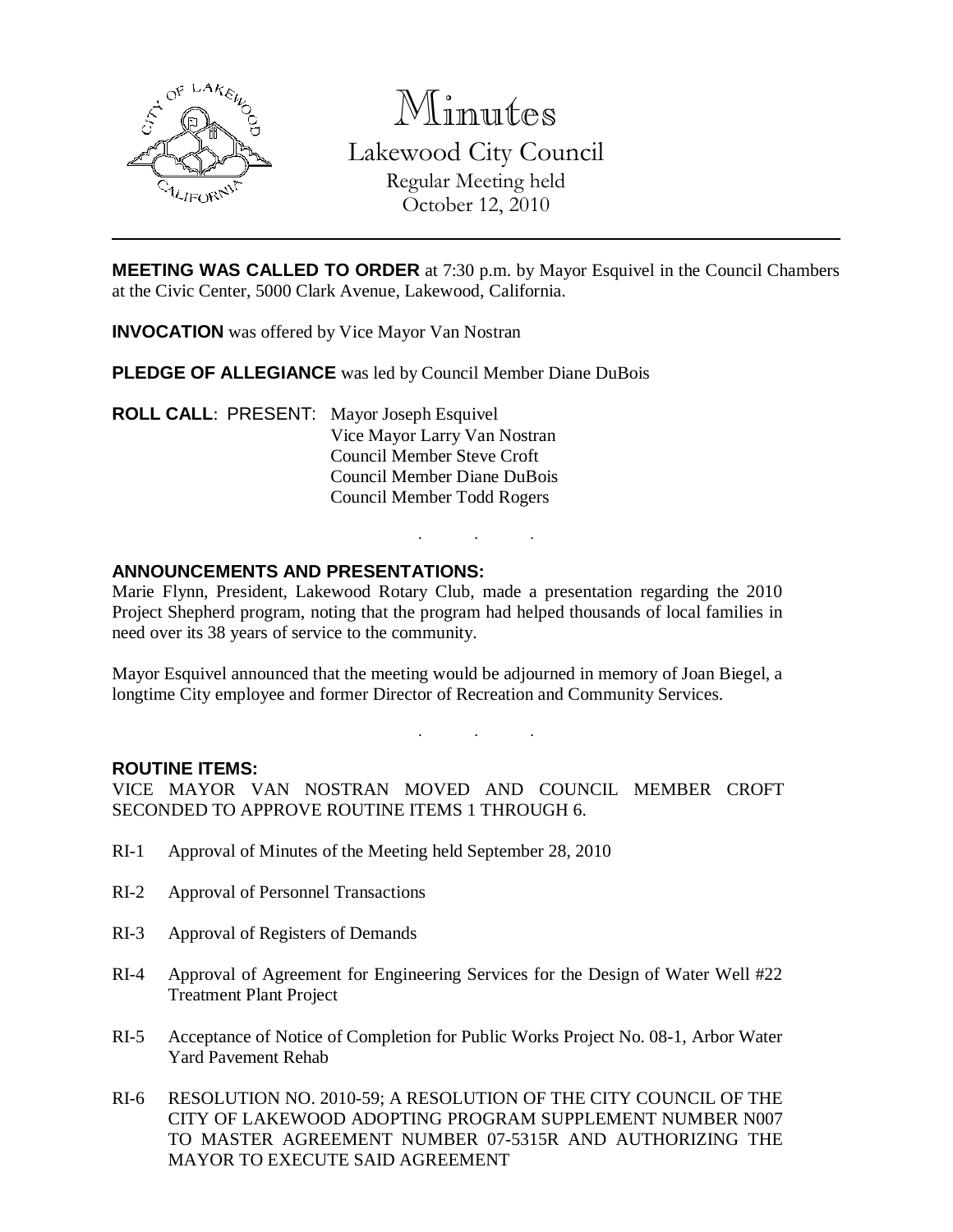City Council Minutes October 12, 2010 Page 2

#### **ROUTINE ITEMS:** Continued

UPON ROLL CALL VOTE, THE MOTION WAS APPROVED:

AYES: COUNCIL MEMBERS: Van Nostran, DuBois, Croft, Rogers and Esquivel NAYS: COUNCIL MEMBERS: None

# **1.1 • INTRODUCTION OF ORDINANCES PERTAINING TO THE ESTABLISHMENT AND OPERATION OF MEDICAL MARIJUANA DISPENSARIES**

. . .

City Attorney Steve Skolnik made a presentation based on the memo in the agenda and stated that Lakewood's policy on the establishment of medical marijuana dispensaries was historically linked to the Federal government's position on marijuana as an illegal substance and that the City would not license any business that would violate State or Federal law. He pointed out that there had been numerous court cases on the subject with some recent decisions that would impact the City's position on dispensary businesses and that currently, the Lakewood Municipal Code does not address this type of business use. The proposed ordinances would add a section to the Code to clarify that such dispensaries were not a permitted use in any zone in the City. He noted that two ordinances had been prepared, one an urgency ordinance that would take effect immediately, and a second, regular ordinance that would go into effect 30 days after its second reading, which would protect the City against a legal challenge to the urgency issue. He reported that the proposed ordinances had been reviewed and unanimously recommended by the Planning and Environment Commission. It was the recommendation of staff that the City Council adopt Urgency Ordinance No. 2010-2, as presented, and introduce Ordinance No. 2010-3.

Mayor Esquivel opened the public hearing at 7:42 p.m. and called for anyone in the audience wishing to address the City Council on this matter. There was no response.

ORDINANCE NO. 2010-2; AN URGENCY ORDINANCE OF THE CITY OF LAKEWOOD AMENDING ARTICLE IX OF THE LAKEWOOD MUNICIPAL CODE TO PROHIBIT THE ESTABLISHMENT OF MEDICAL MARIJUANA DISPENSARIES IN THE CITY OF LAKEWOOD was read by title by the City Clerk.

VICE MAYOR VAN NOSTRAN MOVED AND COUNCIL MEMBER DUBOIS SECONDED TO WAIVE FURTHER READING AND ADOPT ORDINANCE NO. 2010-2. UPON ROLL CALL VOTE, THE MOTION WAS APPROVED:

AYES: COUNCIL MEMBERS: Van Nostran, DuBois, Croft, Rogers and Esquivel NAYS: COUNCIL MEMBERS: None

Council Member Rogers stated that when the voters of California had approved the proposition that provided for the sale of medical marijuana, they surely had in mind to offer an alternative to the seriously ill. He advised that the implementation of that proposition had extended far beyond that original intent and that instead of serving those people in legitimate pain, statistics showed that the vast majority of the dispensaries were criminal enterprises. He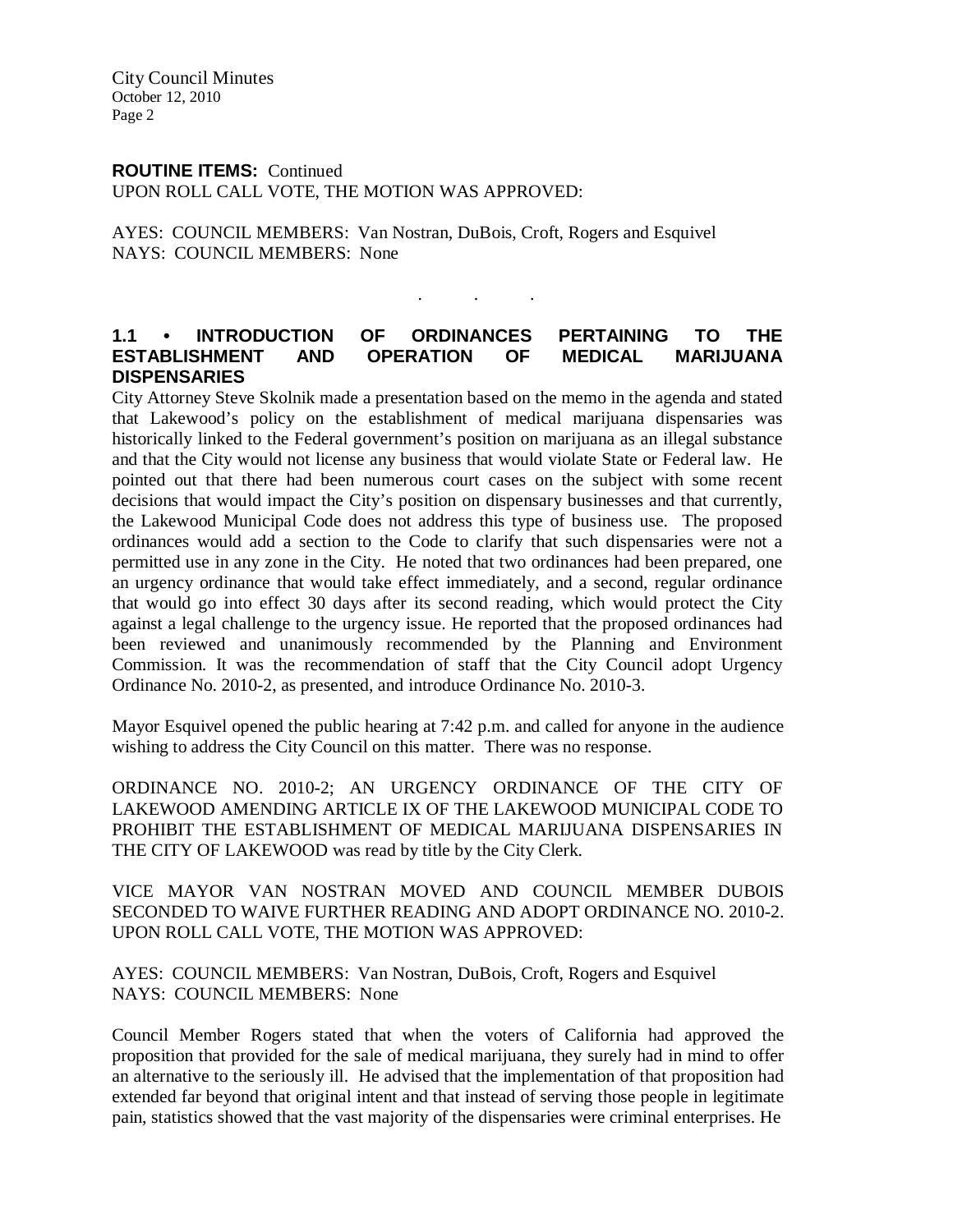# **1.1 • INTRODUCTION OF ORDINANCES PERTAINING TO THE ESTABLISHMENT AND OPERATION OF MEDICAL MARIJUANA DISPENSARIES** - Continued

requested that the City Attorney look into a request for the establishment of a hydroponics shop in Lakewood, as one of the primary uses for hydroponics technology was for the growing of marijuana.

The City Attorney responded by stating that upon review, there was currently no basis for the denial of that type of business use.

ORDINANCE NO. 2010-3; AN ORDINANCE OF THE CITY COUNCIL OF THE CITY OF LAKEWOOD AMENDING ARTICLE IX OF THE LAKEWOOD MUNICIPAL CODE TO PROHIBIT THE ESTABLISHMENT OF MEDICAL MARIJUANA DISPENSARIES IN THE CITY OF LAKEWOOD was read by title by the City Clerk.

VICE MAYOR VAN NOSTRAN MOVED AND COUNCIL MEMBER DUBOIS SECONDED TO WAIVE FURTHER READING OF ORDINANCE NO. 2010-3. UPON ROLL CALL VOTE, THE MOTION WAS APPROVED:

AYES: COUNCIL MEMBERS: Van Nostran, DuBois, Croft, Rogers and Esquivel NAYS: COUNCIL MEMBERS: None

VICE MAYOR VAN NOSTRAN MOVED AND COUNCIL MEMBER DUBOIS SECONDED TO INTRODUCE ORDINANCE NO. 2010-3. UPON ROLL CALL VOTE, THE MOTION WAS APPROVED:

. . .

AYES: COUNCIL MEMBERS: Van Nostran, DuBois, Croft, Rogers and Esquivel NAYS: COUNCIL MEMBERS: None

# **3.1 • RATIFICATION OF INTERIM CONCESSIONAIRE AGREEMENT**

Recreation and Community Services Director Lisa Litzinger gave a presentation based on the memo in the agenda and stated that the owner of the City's longtime catering concessionaire, Candlewood Caterers, had decided to retire, necessitating the recruitment of an interim caterer to assume responsibility for scheduled events through the holidays. Due to the need to make a rapid, yet smooth transition, an agreement had been reached with Thank Goodness It's Sofia, based upon their recognized quality of food and services and their ability to step in quickly. It was the recommendation of staff that the City Council ratify the agreement with Thank Goodness It's Sofia for interim catering and concession services.

In response to a question from Council Member DuBois, Ms. Litzinger confirmed that the agreement was on a month-to-month basis.

COUNCIL MEMBER CROFT MOVED AND COUNCIL MEMBER DUBOIS SECONDED TO APPROVE STAFF'S RECOMMENDATION.